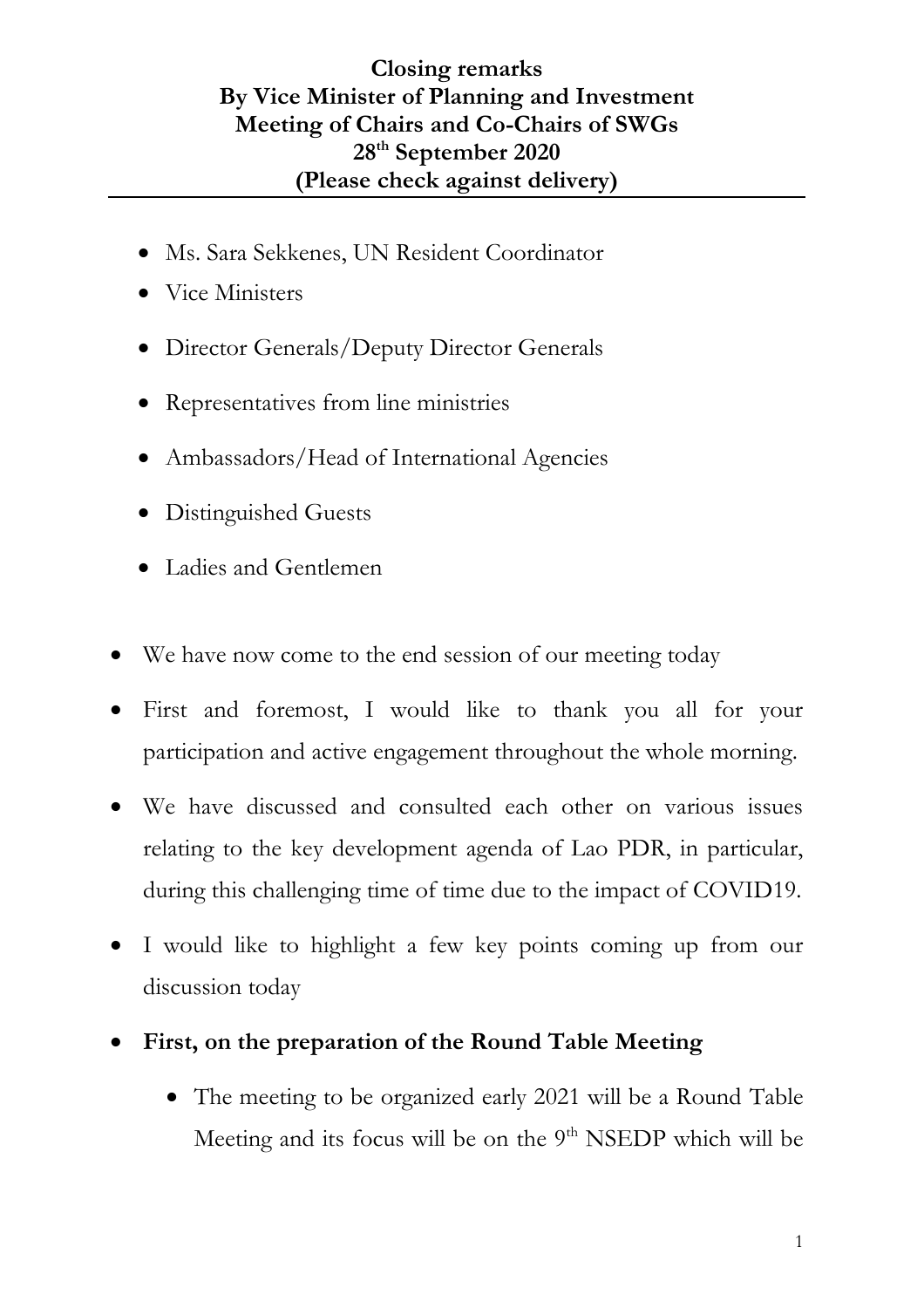tabled for final review before the approval of the new National Assembly session in 2021.

- For the Round Table Meeting itself, while we will be discussing and consulting on the  $9<sup>th</sup>$  NSEDP, I would like to highlight that implementation of the plan itself needs proper think through and what supports that could be extended to the Government.
- **This will lead to my second point – the 9th NSEDP**
- $\bullet$  I am glad that the current draft of the 9<sup>th</sup> NSEDP has shared with all partners. I would like to urge all partners to provide comments, suggestions, and recommendations based on the guidance that we have shared with you earlier and use the current draft version of the 9<sup>th</sup> NSEDP as a base for your comments and suggestions.
- Your comments can be shared with our MPI team in due course and please do not wait till the Round Table Meeting.
- We will need to work together to ensure that this 9<sup>th</sup> NSEDP is the most strategic one in terms of policy directions, measures, implementation and last but not least sound M&E framework.
- All Sector Working Groups have template that we shared with you in May and please provide your inputs to our secretariat for revising the drafty 9<sup>th</sup> NSEDP.
- We encourage all Sector Working Groups to organize your sectoral meetings to consult and discuss your inputs for the 9<sup>th</sup> NSEDP and preparation for the Round Table Meeting.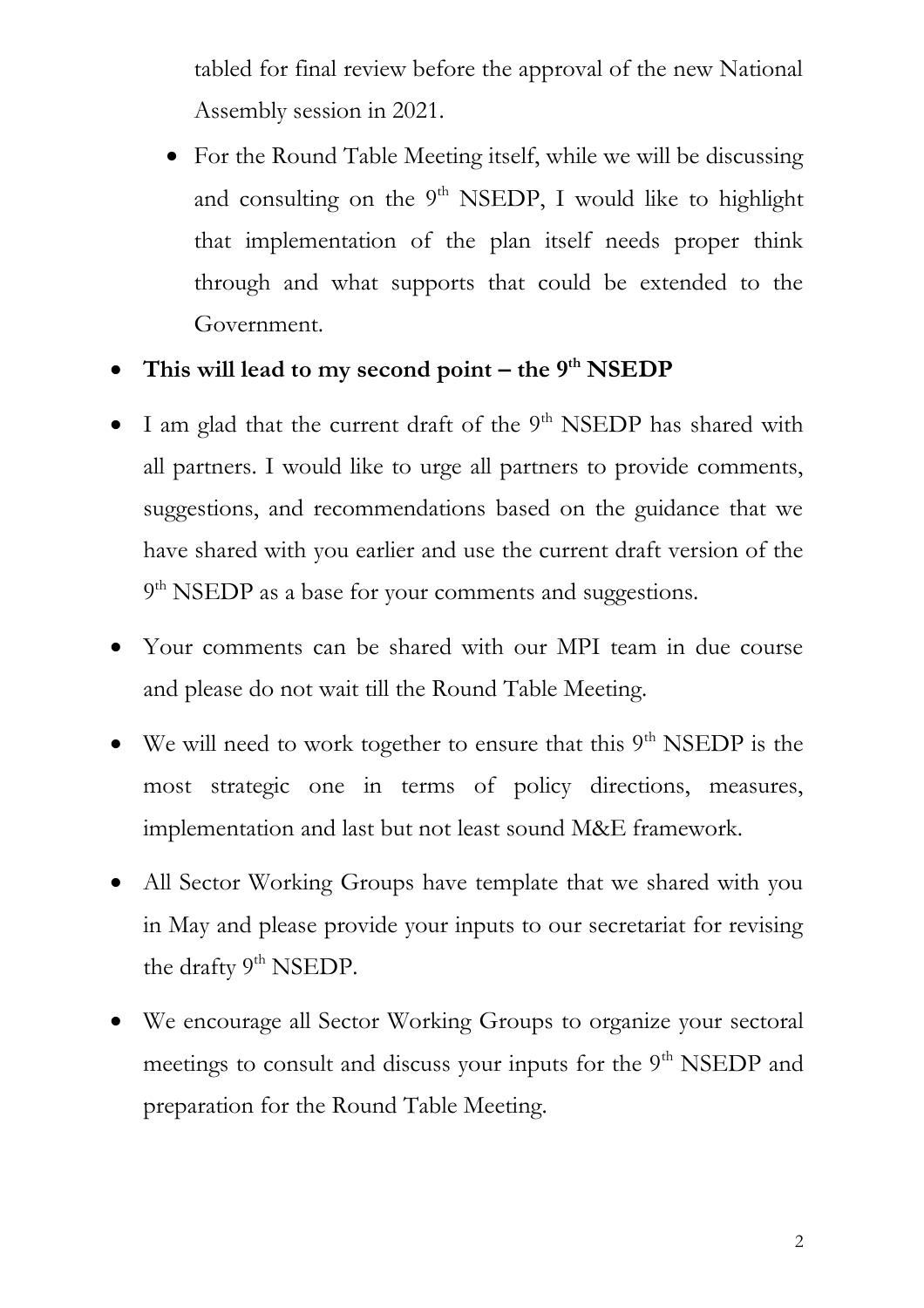- When you prepare your sector inputs to the 9<sup>th</sup> NSEDP, please consider the outcomes of the COVID19 taskforce as most of key strategic policy recommendations are mostly cross-sectoral.
- One thing that I would like to stress is the need to prioritise among priorities. It is important to make smart decisions to mitigate the impacts of the COVID-19 outbreak and foster economic resilience.
- Now, I would like to take this opportunity to thanks Ms. Sara Sekkenes, the UN Resident Coordinator for convening **the COVID19 multi-stakeholder taskforce** and organising five different thematic dialogues.
- As I said, the outcomes of various thematic dialogues provide
	- A set of core assumptions about significant shifts in context with implications for the period of the 5-year plan that can be used to revise national and sectoral plans and targets including those relating to SDG indicators; and
	- A clear set of specific recommendations to be considered by relevant Ministries and Sector Working Groups, to complete the draft  $9<sup>th</sup>$  NSEDP in light of the changing context and to inform the SDG localization.
- Therefore, I urge all of us to use all five outcome statements to guide how to provide inputs and recommendations for enhancing the 9<sup>th</sup> NSEDP and the preparation of the upcoming Round Table Meeting.
- I will stop here and before I end my closing remarks, I would like to highlight that all comments, recommendations, suggestion from today meeting will be summarized and submitted to the National